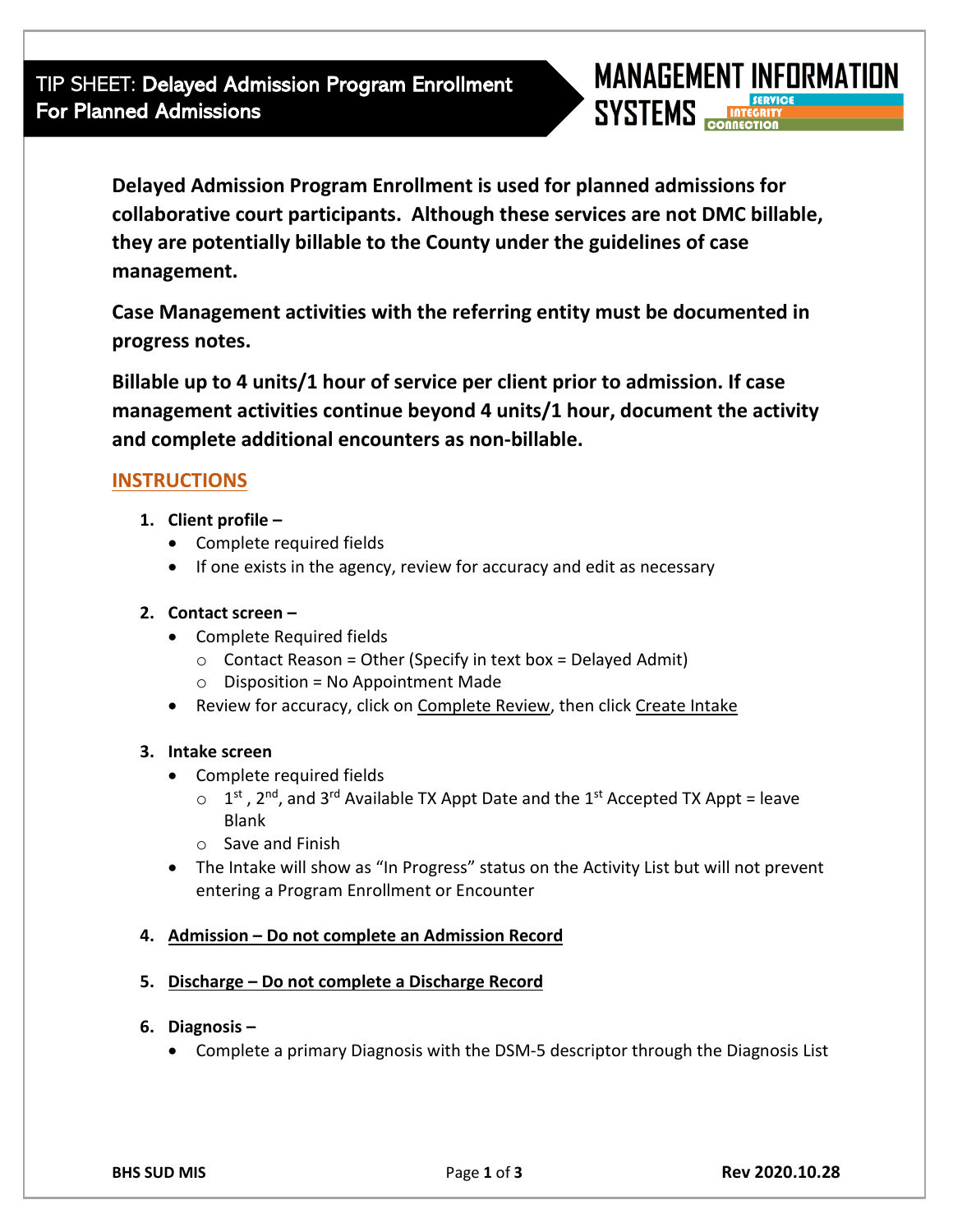

### **7. Benefit Enrollment Plan under Payor Group Enrollment –**

• Complete the Benefit Plan

| Benefit Plan/Private Pay Billing Information |                                               |          |               |                              |  |
|----------------------------------------------|-----------------------------------------------|----------|---------------|------------------------------|--|
| Payor-Type                                   | Other                                         |          | Plan-Group    | County Billable-County Billa |  |
| Payor Priority Order   1                     |                                               |          | Policy #      |                              |  |
| Coverage Start                               | 曲                                             | 酬<br>End | Payment Scale |                              |  |
| Aid Code                                     | Relationship to Subscriber/ Responsible Party |          |               |                              |  |
| Subscriber/ Responsible Party:               |                                               |          |               |                              |  |
| <b>First Name</b>                            |                                               | Middle   | Last Name     |                              |  |
| <b>Birthdate</b>                             | 鱛                                             | Gender   | Subscriber#   |                              |  |
| Address 1                                    |                                               |          |               |                              |  |
| Address 2                                    |                                               |          |               |                              |  |
| City                                         |                                               | State    | $\mathbf{v}$  | Zip                          |  |

#### **8. Program Enrollment –**

- Complete the "**Delayed Admission**" program enrollment
	- $\circ$  Start Date = Same as Intake Date
- Save and Finish

#### **9. Encounter – (County billable up to 4 units/1 hour)**

- Complete required fields
	- o Note type = **County Billable**
	- $\circ$  Service = Delayed Admission (this is the only service available under the Delayed Admission program enrollment)
	- o Billable = **Yes**
	- $\circ$  Start time and end time must be entered on the encounter in order to claim on the invoice to the County
	- $\circ$  Contact = select appropriate value, if contact is made with facility and not client, use **No Contact**
- Release to Bill under administrative actions on encounter

#### **10. Claim Item List –**

- Select the claim(s)
	- $\circ$  Status drop down menu = Hold
	- o Click Update Status hyperlink